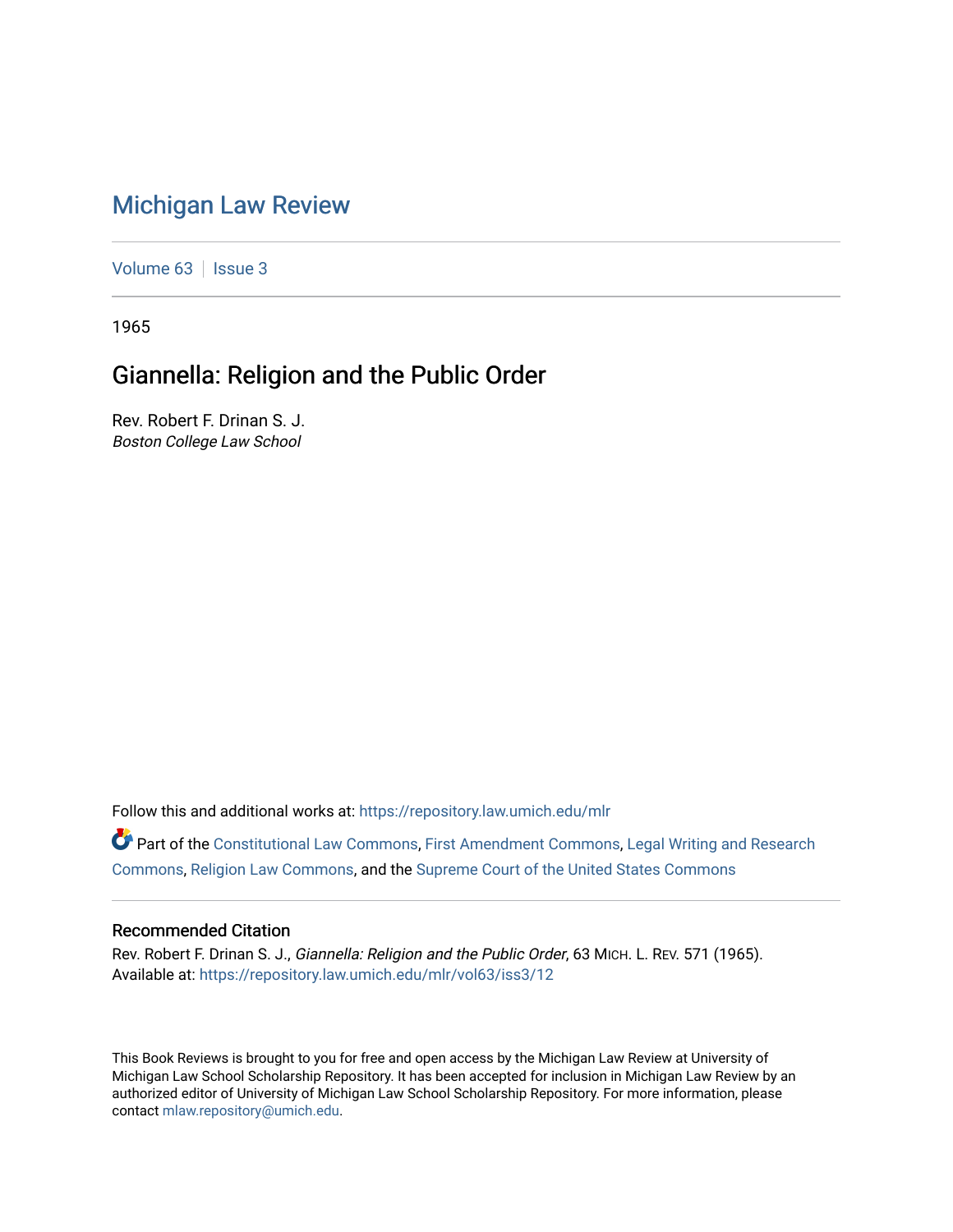RELIGION AND THE PUBLIC ORDER. An Annual Review of Church and State and of Religion, Law and Society, The Institute of Church and State, Villanova University School of Law. Edited by *Donald A. Giannella.* Chicago: University of Chicago Press. 1964. Pp. x, 338. \$6.

One of the many anomalies and even mysteries surrounding church-state relations in America has been the absence, until very recently, of any apparent need for decisional law on church-state issues by the United States Supreme Court. From 1790 until 1947, this nation resolved virtually all of its problems regarding religion and the law without recourse to the nation's highest tribunal.

In its *Everson* opinion in 1947,<sup>1</sup> the Supreme Court for the first time entered the most complex area in the whole range of churchstate problems-the relationship between religion and education. In the generation from *Everson* to the Bible-reading cases in 1963, the question of religion and the law became one of the thorniest and most emotional issues in contemporary jurisprudence.

Because of the urgency and importance of America's rapidly developing church-state problems, all of us are deeply indebted to Villanova University School of Law for initiating the publication of an annual critical analysis of contemporary church-state statutory and decisional law. The first volume in this series, here under review, has set a tone of scholarship and ecumenism which will not easily be duplicated or maintained.

<sup>1.</sup> Everson v. Board of Educ., 330 U.S. 1 (1947).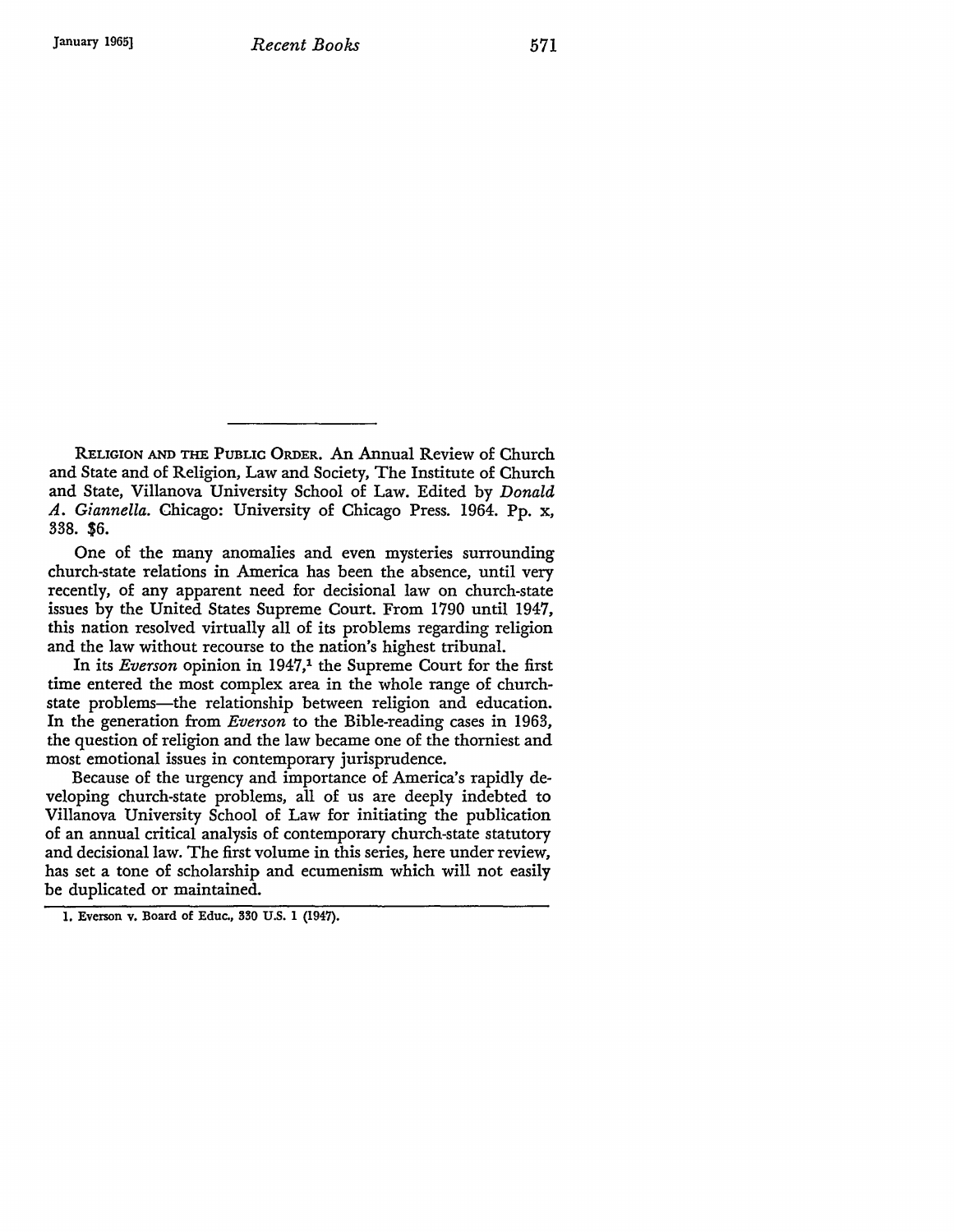Two of the most useful articles of the eleven essays in this volume are a summary of church-state literature written by Professor Donald A. Giannella of Villanova Law School2 and a comprehensive survey of the extra-judicial literature on church and state authored by Professor Thomas J. O'Toole of Georgetown University Law Center.3 In the former, Professor Giannella devotes some seventy-five pages to a summary of all the significant churchstate decisions that were issued in the period from September 1962 to September 1963; this survey does not, however, deal with the decisions relating to Bible-reading and the recitation of prayers in public schools since the able Professor Paul G. Kauper of the University of Michigan Law School has a separate and splendid article on this one phase of recent church-state controversy<sup>4</sup>-an article which will be discussed later in this review.

Professor O'Toole's critical analysis of books issued during the survey year is a complete and candid review of most of the volumes that are relevant to the question of the place of religion in American life. Professor O'Toole concludes that, while most of the authors now writing about church-state problems are adept in describing and dissecting past resolutions of these issues, they do not have this same facility when dealing with the problems of disestablishment and religious pluralism in contemporary society.

Each of the other essays in this unique and important annual review merits the most careful attention and appraisal. Professor Paul Ramsey of Princeton University is the author of an article that deals less with the law as such but, in a certain sense, pinpoints more than any of the other essays the deepest issues with which American law must deal when it seeks to make policy regarding morality and religion. In "Marriage Law and Biblical Covenant,"<sup>5</sup> Professor Ramsey perceptively comments on the unexplored and ambiguous role which the state plays when, by granting a divorce, it "dissolves" a valid marriage. His insights point to the prospective legal controversies which will arise when the contemporary acceptance of the many anomalies in American family law is challenged.

With characteristically critical comments on Protestant thought and conduct, Professor Franklin H. Littell of Chicago Theological Seminary6 opens fire on "the more turbulent defenders of the old Protestant hegemony.''7 In Professor Littell's judgment, the failure of Protestant groups to fill the vacuum left by the outlawing of a certain Protestant "culture-religion" in American schools may well

<sup>2.</sup> Pp. 245-320.

<sup>3.</sup> Pp. 218-44.

<sup>4.</sup> Pp. 3-40.

<sup>5.</sup> Pp. 41-77. 6. Pp. 78-98.

<sup>7.</sup> P. 86.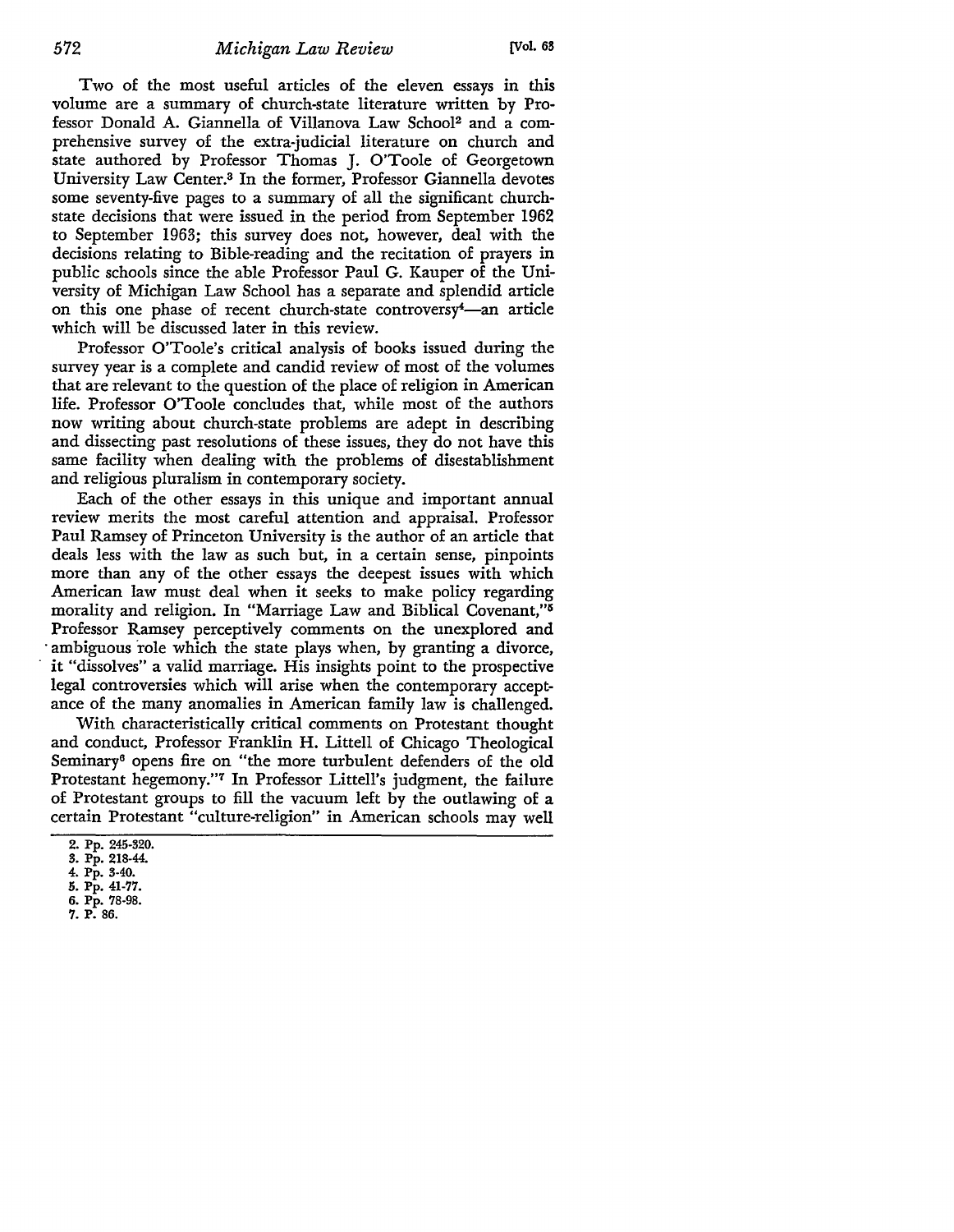result in the emergence of "a totalitarian combination of . . . 'nonsectarian religion,' nationalism and ... racialism."8 The possibility of such a "demonic thrust" in America can be inferred "if we ... read aright the experience in other so-called Christian nations during the last two generations."<sup>9</sup>

One of the most searching inquiries in all of recent church-state writings is Columbia University Professor Harold Stahmer's essay entitled "Defining Religion: Federal Aid and Academic Freedom."10 Not everyone will agree with Professor Stahmer's conclusion that "the principle of neutrality [between government and religion] ... has the effect of reading both of the religion clauses of the First Amendment in light of the establishment clause at the expense of the free exercise clause."11 But it would appear difficult for anyone to repudiate Professor Stahmer's assertion that no purely legal definition of religion can resolve "the question of federal assistance to accredited institutions of higher learning since the underlying issue involves an undeniable fundamental question of academic freedom."12

Other major essays in this first volume of Villanova's new church-state annual review are authorized by Richard L. Robinstein,<sup>13</sup> Theodore L. Reller,<sup>14</sup> and Milton R. Konvitz;<sup>15</sup> five shorter comments are also included.

The part of this collection that probably makes the most lasting contribution to jurisprudential thought on church-state relations is the brilliant essay, "Schempp and Sherbert: Studies in Neutrality and Accommodation," by one of America's leading authorities on the first amendment, Professor Paul G. Kauper.16

It is not widely known or recognized that the Supreme Court, on the very day in June 1963 when it declared Bible-reading in public schools to be unconstitutional, also ruled that South Carolina could not deny unemployment benefits to a Seventh-day Adventist who was unable to secure a job because she could not, in conscience, work on Saturday. It is the latter *Sherbert*11 decision which Professor Kauper analyzes along with the more famous *Schempp* opinion.1s Taking these two rulings together, Professor Kauper reasons that neither the concept of neutrality nor the "no-aid-to-religion" norm is

8. P. 87.

- 9. *Ibid.*
- 10. Pp. 116-46.
- 11. P. 139.
- 12. P. 146. 13. Pp. 147-69.
- 14. Pp. 170-94.
- 15. Pp. 99-115.
- 16. Pp. 3-40.
- 17. Sherbert v. Verner, 374 U.S. 398 (1963).
- 18. School DisL v. Schempp, 374 U.S. 203 (19b3).